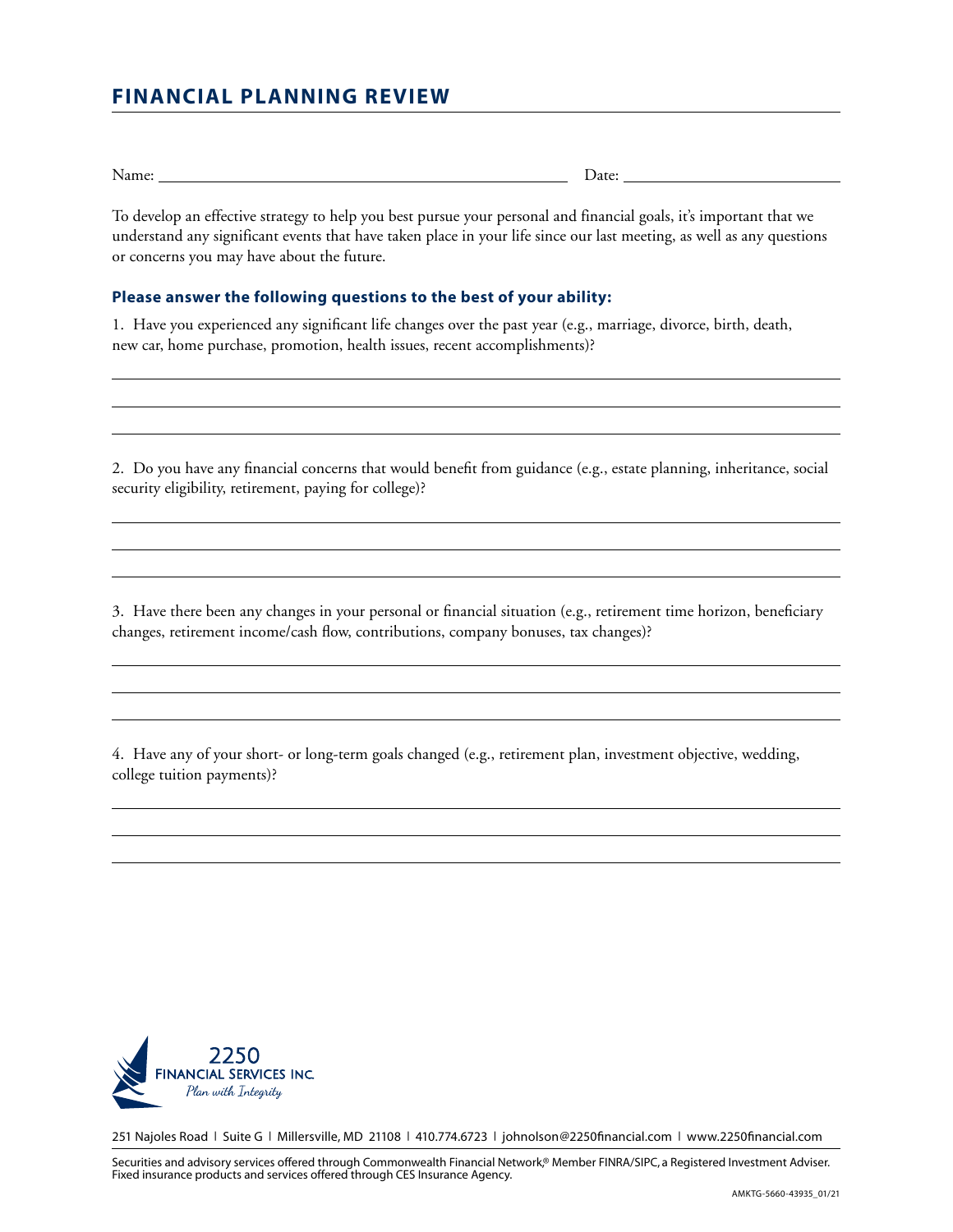5. Have you changed your opinions regarding the stock market or your investment risk tolerance (e.g., domestic, international, bond market, interest rates, unemployment, current goals, future goals, portfolio risk tolerance)?

6. Do you understand the asset allocations we've implemented and the investment decisions we've made? Please explain.

7. Do you have any current or future charitable commitments? If so, please explain.

8. Are you concerned about preserving your assets from health care expenses as you get older? Would you like more information regarding long-term care insurance (LTCI)?

9. Can you tell me some of the issues or concerns (financial or emotional) you have about reaching retirement?

10. How would you describe a happy retirement? How will you spend your time and where and with whom will you live?

11. When was the last time you reviewed your legal documents (e.g., wills, trusts, power of attorney, health care proxy, life insurance, auto insurance, personal umbrella policy)?

Securities and advisory services offered through Commonwealth Financial Network,® Member FINRA/SIPC, a Registered Investment Adviser. Fixed insurance products and services offered through CES Insurance Agency.